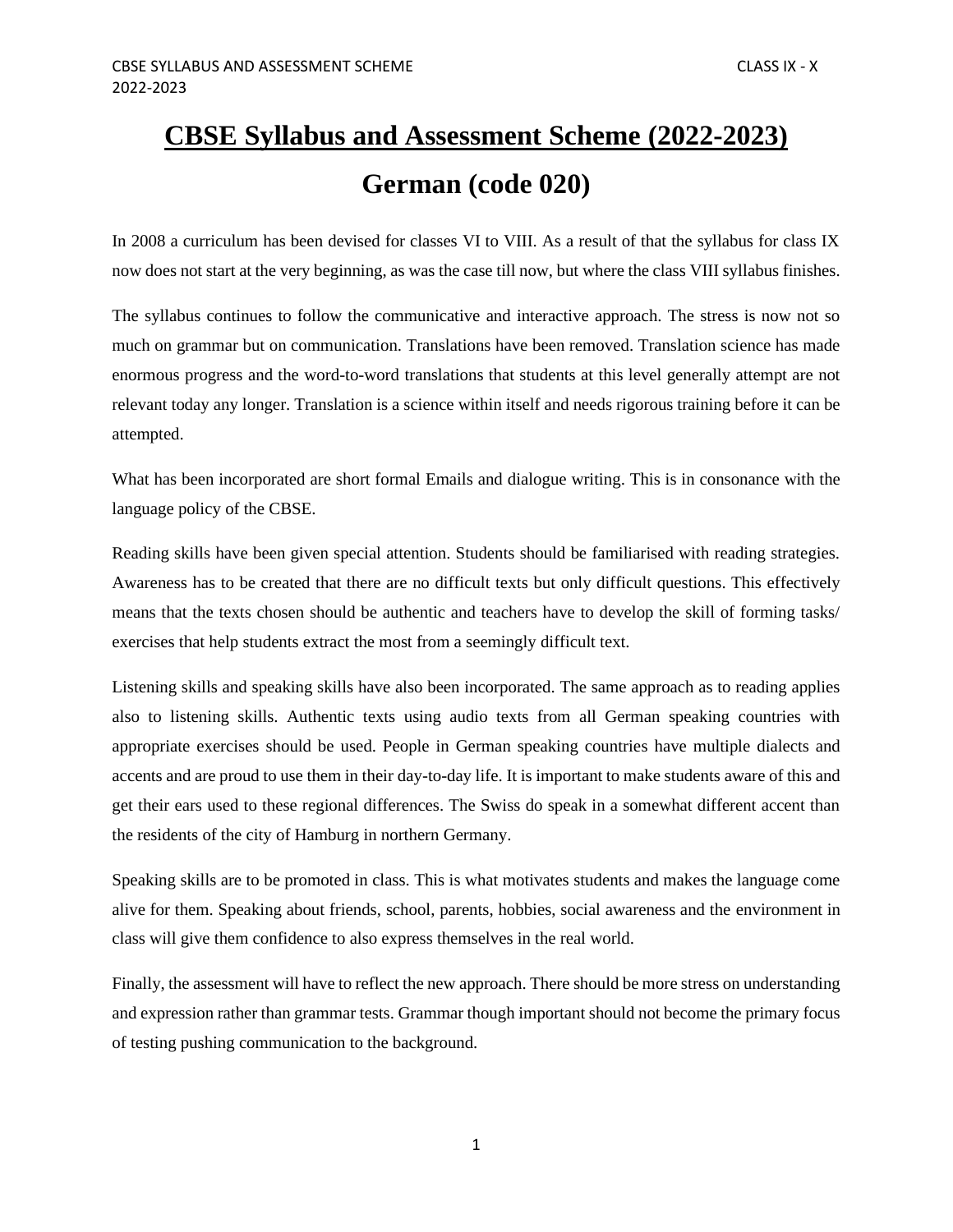### **Learning Objectives**

The following objectives build upon the objectives already stated for classes VI to VIII. The objectives given below will apply to both classes IX and X which can be treated as one unit.

### **I. Listening and responding**

By the end of class X students should be able to …

- $\triangleright$  Listen and understand the main points and some details from an extended dialogue or a shortspoken text and respond.
- ➢ Listen to a short audio text and respond by asking for more details.
- $\triangleright$  Listen to announcements at public places e.g., railway stations and act accordingly.
- $\triangleright$  Listen to an audio text, extract the relevant details and complete the gaps in a written text.

### **II. Speaking**

By the end of class X students should be able to …

- ➢ Talk about plans and intentions.
- $\triangleright$  Ask someone to clarify and elaborate what they have just said.
- ➢ Give or seek informal views, suggestions and advice in an informal discussion with friends.
- $\triangleright$  To follow a timeline, describe an event and narrate an incident they have seen or remember.

### **III. Reading and responding**

By the end of class X students should be able to …

- $\triangleright$  Read and respond to an extract from newspaper article or simple text from the internet.
- ➢ Read blog entries and advertisements and respond to them.
- ➢ Read personal messages such as E-Mails, SMS etc. and respond to them.

### **IV. Writing**

By the end of class X students should be able to …

- ➢ Write a short dialogue.
- ➢ Write a short text message such as an SMS.
- ➢ Write a semi-official or informal E-mail with complete sentence constructions.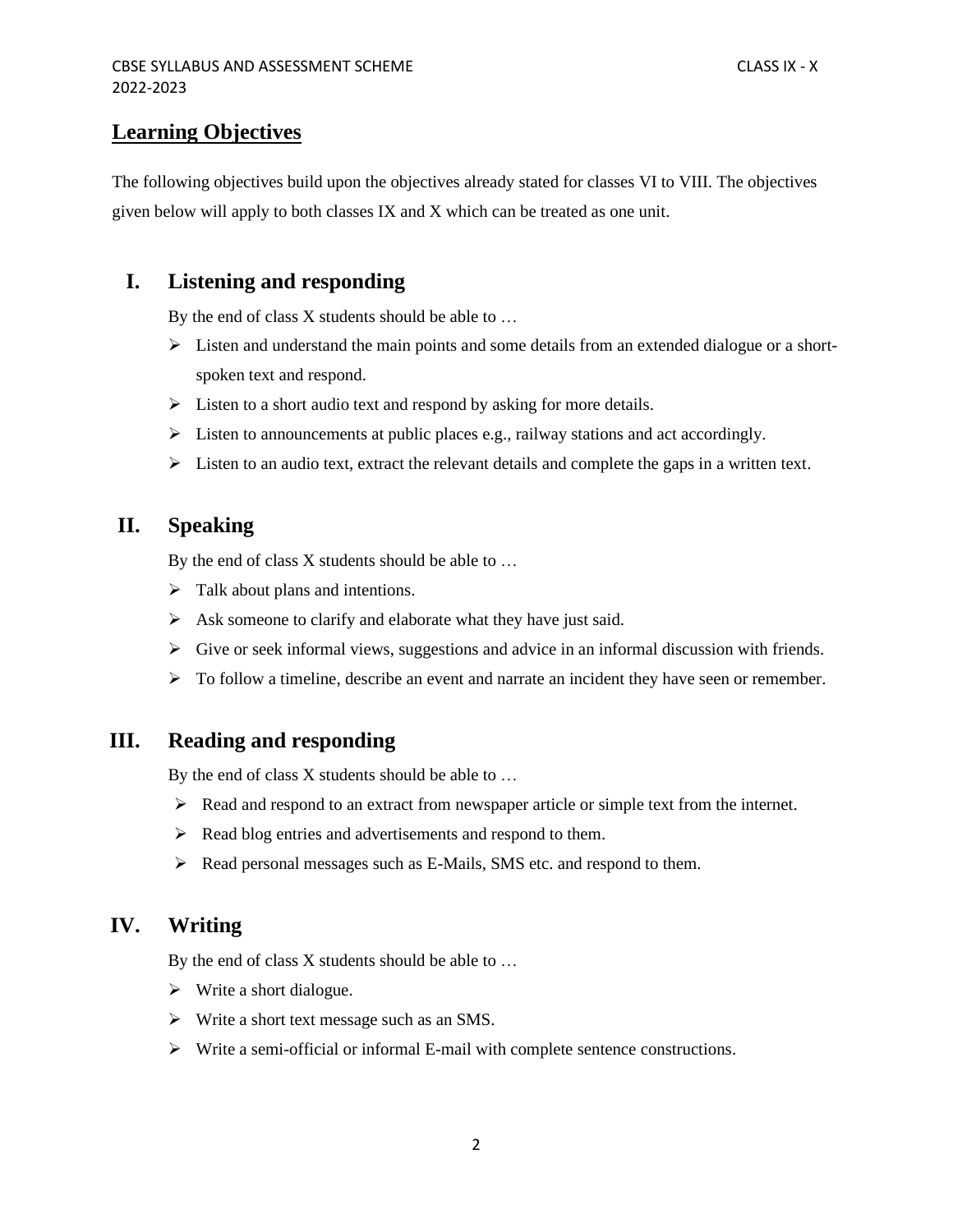### **Intercultural awareness**

By the end of class X students should be able to …

- $\triangleright$  Handle everyday problems i.e., cope with less routine problems on public transport, handle travel arrangements.
- ➢ Demonstrate understanding of and respect for cultural diversity.
- $\triangleright$  Recognise how aspects of the culture of different countries become incorporated into the daily life of others.
- $\triangleright$  Recognise advantages of another culture and try and apply to their own lives e.g., environmental awareness and waste management.

### **Knowledge about language**

By the end of class X students should be able to express themselves succinctly for which they ...

- $\triangleright$  Learn the use of grammatical structure e.g., tenses, verbs with prepositions
- $\triangleright$  Learn to use subordinate clauses of time, place and purpose to qualify the main clause.
- $\triangleright$  Learn to use prepositions of place and direction.
- $\triangleright$  Learn to use adjectives of comparison.

#### **Language learning strategies**

By the end of class X students should be able to ...

- $\triangleright$  Apply known rules when creating new language.
- ➢ Integrate new language into previously learnt language.
- $\triangleright$  Use the context of what they see/ read to determine some of the meanings.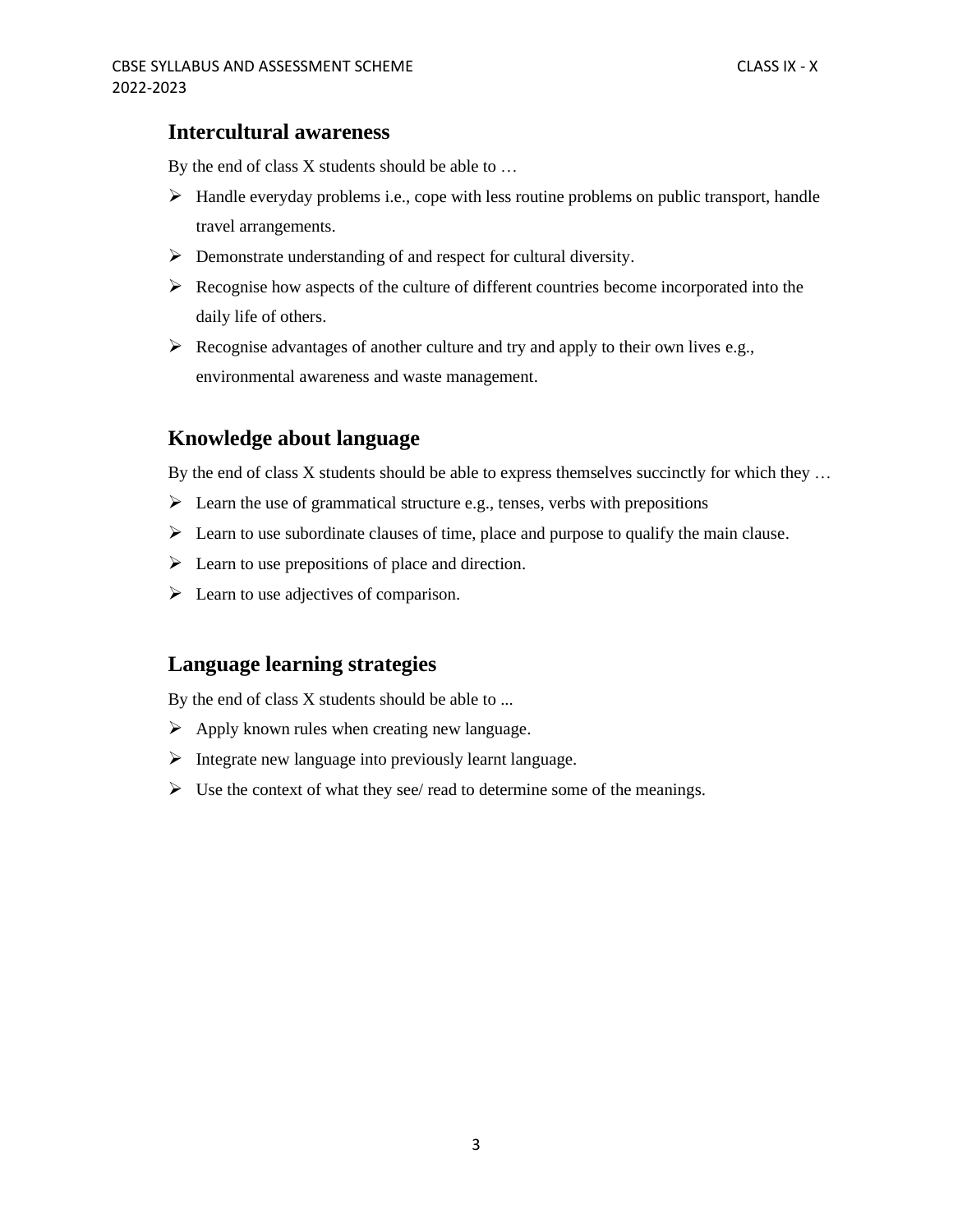| <b>Lesson</b> | Situation/<br><b>Topic</b>    | <b>Speech intention</b>                                                                                                                                                                         | <b>Structure</b>                                                                                                                                                                 |
|---------------|-------------------------------|-------------------------------------------------------------------------------------------------------------------------------------------------------------------------------------------------|----------------------------------------------------------------------------------------------------------------------------------------------------------------------------------|
| Lesson 1      | Celebration                   | • To talk about future plans<br>• To allocate responsibilities<br>• To give a suggestion<br>• To accept and decline a proposal                                                                  | Subordinate clause "wenn"<br>" $zu$ " + Infinitive<br>"brauchen" + + "zu"<br>$+$ Infinitive<br>Preposition of time<br>"während" + Genitive                                       |
| Lesson 2      | Shopping and<br>consumption   | To follow a timeline and<br>$\bullet$<br>describe an event<br>To give reasons for one's<br>$\bullet$<br>actions and decisions                                                                   | Subordinate clause<br>$\bullet$<br>" $umzu"$<br>Subordinate clause "damit"                                                                                                       |
| Lesson 3      | Feelings and<br>relationships | To ask for someone's<br>$\bullet$<br>opinion and give one's own<br>opinion<br>To agree or disagree<br>$\bullet$<br>To talk about what one<br>$\bullet$<br>would do in a particular<br>situation | Question word " $Wo(r)$ " +<br>$\bullet$<br>Preposition<br>Pronouns " $da(r)$ " +<br>Preposition<br>Subjunctive II: "würde" +<br>Infinitive<br>Articles and Nouns in<br>Genitive |
| Lesson 4      | Hamburg: A<br>city tour       | To give a suggestion<br>$\bullet$<br>To give chronological<br>$\bullet$<br>sequence of events<br>To talk about activities<br>happening simultaneously                                           | Subjunctive II: "sollen"<br>$\bullet$<br>Subordinate clauses of time<br>"während" and "bevor"                                                                                    |

## **Class IX**

| <b>Deleted Portion</b> |                                                                    |  |
|------------------------|--------------------------------------------------------------------|--|
| <b>Lessons</b>         | <b>Grammar Topics</b>                                              |  |
| Landeskunde            | Textbook Pages 20, 21 and Workbook Pages 34 and 35                 |  |
| Lesson 5               | • Causal preposition "wegen" + Genitive                            |  |
|                        | Double barrel conjunction: "zwar  aber"                            |  |
|                        | • Relative clause: relative pronouns in Nominative, Accusative and |  |
|                        | Dative.                                                            |  |
|                        |                                                                    |  |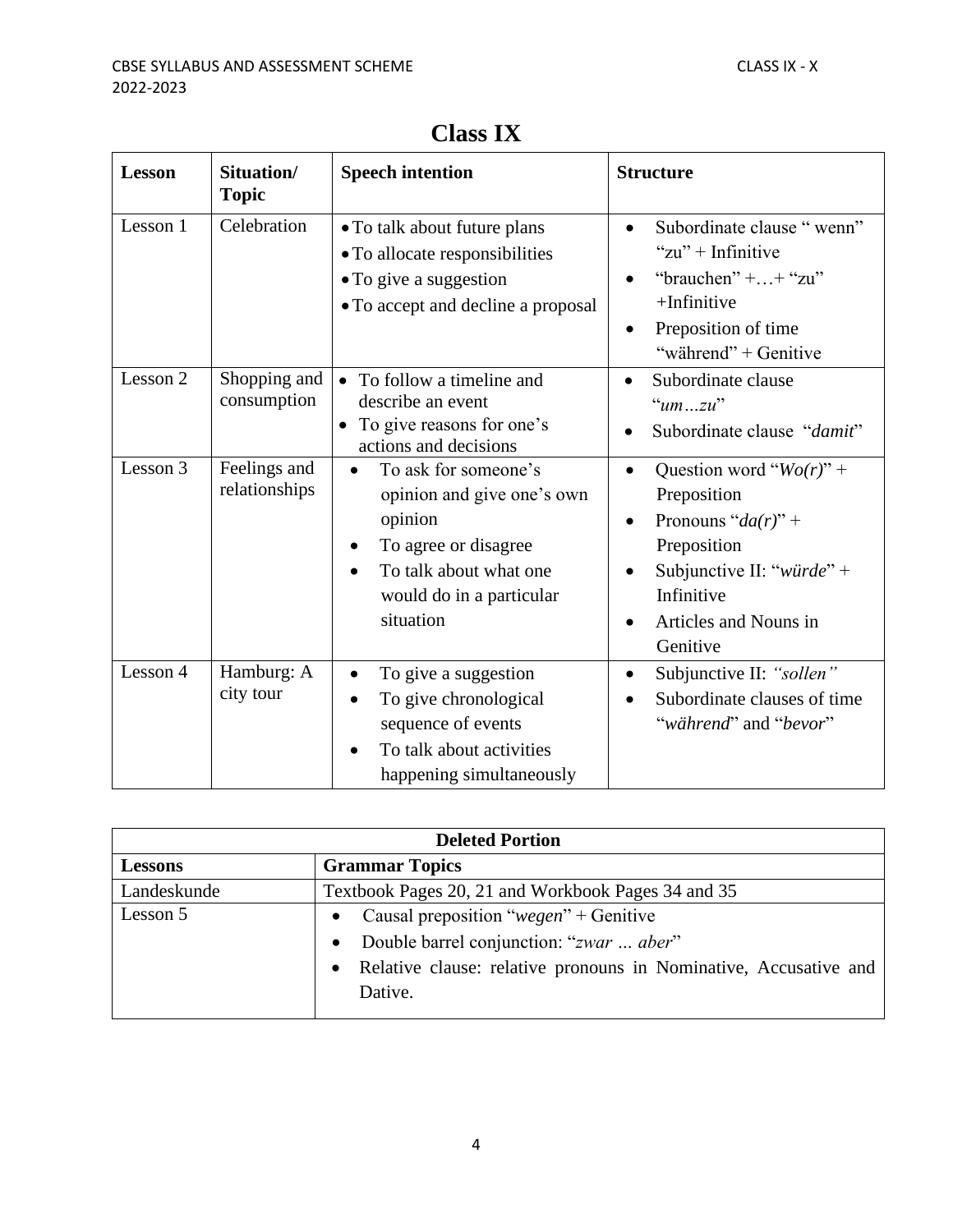## **Assessment Scheme for Class IX**

|    | <b>ANNUAL EXAMINATION</b>                                                      | <b>MAX. MARKS 80</b> |
|----|--------------------------------------------------------------------------------|----------------------|
|    | <b>Section A-Reading</b>                                                       | $(20$ marks)         |
|    | 1. Comprehension (unseen passage)                                              | 10 marks             |
|    | 2. Comprehension (unseen passage)                                              | 10 marks             |
|    | <b>Section B-Writing</b>                                                       | $(10 \text{ marks})$ |
|    | 1. Based on stimulus, compose an E-Mail or SMS (approx. 50 words).             | 5 marks              |
|    | 2. Based on stimulus, compose a dialogue.                                      | 5 marks              |
|    | Section C - Applied Grammar (Any 6 Topics)                                     | $(30$ marks)         |
|    | 1. Fixed prepositions with verbs                                               | 5 marks              |
| 2. | Question word " $Wo(r)$ " + Preposition and Pronouns " $da(r)$ " + Preposition | 5 marks              |
| 3. | Separable verbs                                                                | 5 marks              |
| 4. | "zu" +Infinitive and "brauchen" + + "zu" +Infinitive                           | 5 marks              |
| 5. | Subordinate clauses (umzu, während, bevor, damit, wenn)                        | 5 marks              |
| 6. | Subjunctive (Konjunktiv II) "würde" + Infinitive                               | 5 marks              |

| 7. Article and nouns in Genitive | 5 marks |
|----------------------------------|---------|
|----------------------------------|---------|

| <b>Section D -Textbook</b> |                                                             | $(20$ marks) |
|----------------------------|-------------------------------------------------------------|--------------|
|                            | 1. Completing a seen text with the vocabulary provided      | 10 marks     |
|                            | 2. Comprehension from a seen text from textbook or workbook | 10 marks     |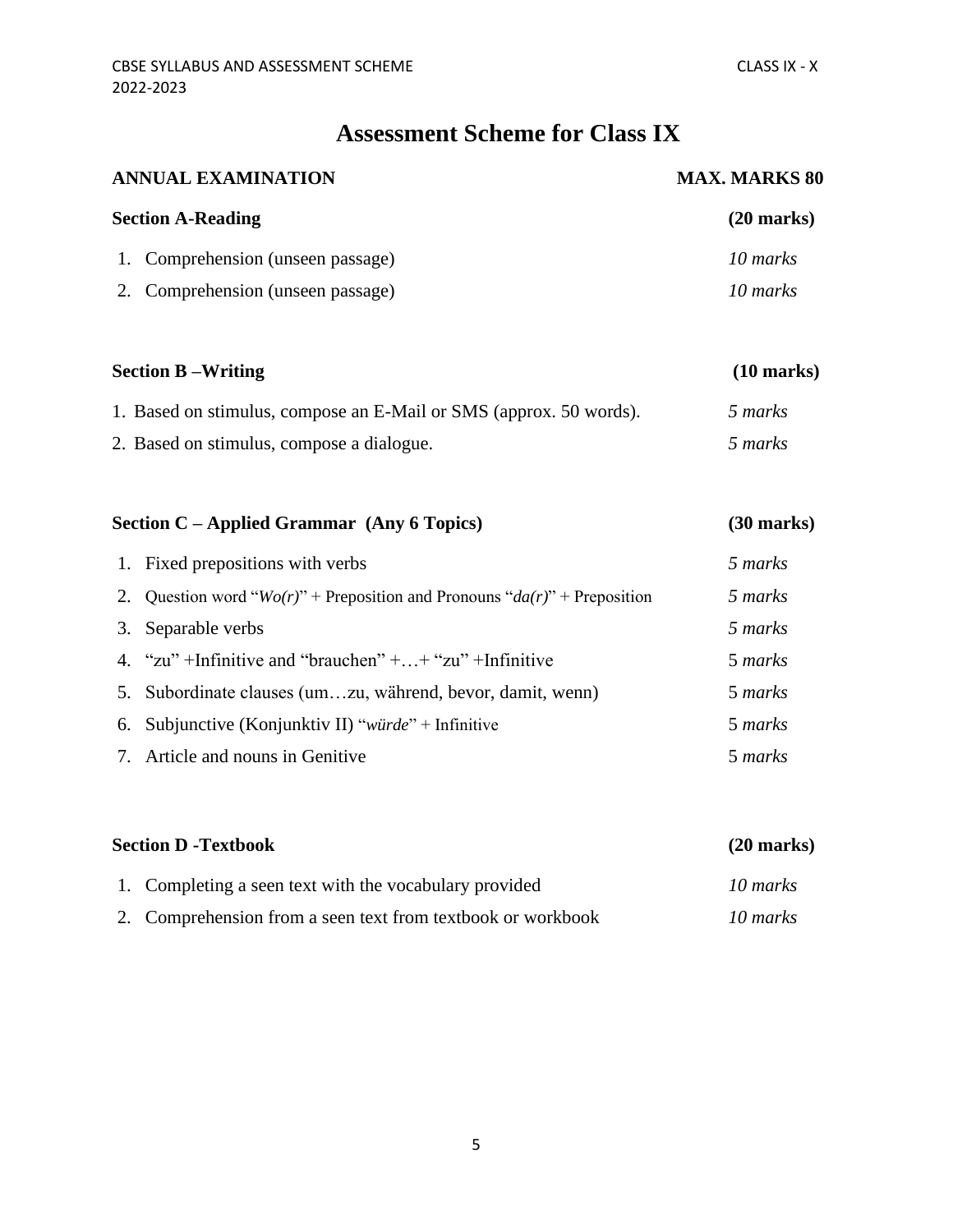### **Internal Assessment, Class IX**

#### **(Total weightage out of 20)**

| 1. Periodic tests, dictations                                 | 5/20 |
|---------------------------------------------------------------|------|
| 2. Listening comprehensions                                   | 5/20 |
| 3. Speaking activities – role play, presentations, recitation | 5/20 |
| (Could be conducted as individual or group activity)          |      |
| 4. Regularity and quality of classwork & homework             | 5/20 |

## **PRESCRIBED TEXT BOOK: Beste Freunde B 1.1 (Lessons 1-4)**

(Hueber Publications, Published in India by Goyal Publishers)

**SUGGESTED REFERENCES:** Team Deutsch 2/1 Planet 2 Ping Pong 2 Wir 3 Langenscheidt Euro Dictionary K.M. Sharma; German-Hindi/ Hindi-German Dictionary. Rachna Publishing House

6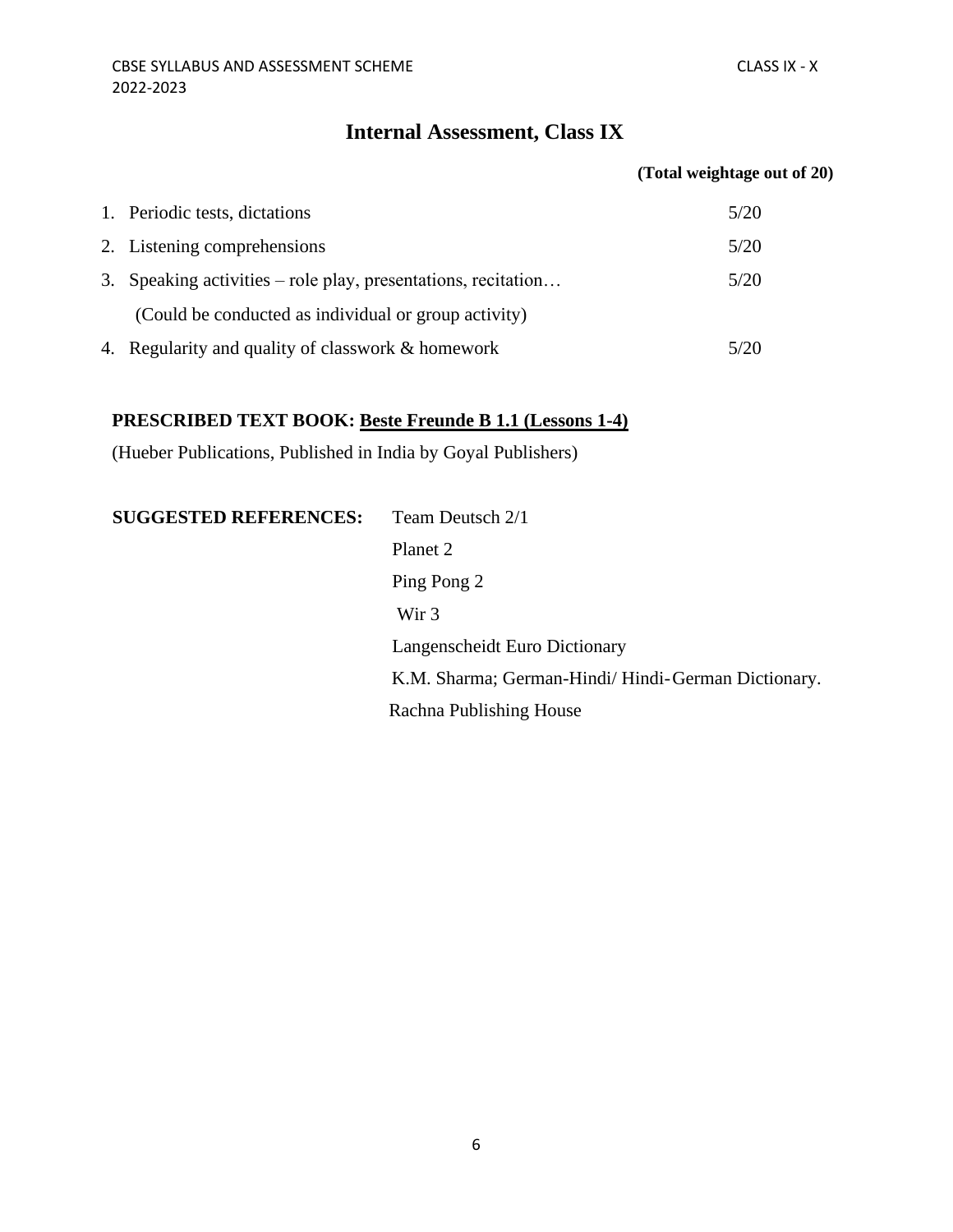| <b>Lesson</b> | <b>Situation/Topic</b>          | <b>Speech intention</b>                                                                                                                                | <b>Structure</b>                                                                                                                                                                                                                                           |  |
|---------------|---------------------------------|--------------------------------------------------------------------------------------------------------------------------------------------------------|------------------------------------------------------------------------------------------------------------------------------------------------------------------------------------------------------------------------------------------------------------|--|
| Lesson 6      | Food                            | • To present a topic<br>• To state advantages and<br>disadvantages<br>• To conclude a<br>presentation<br>• To thank the audience<br>for their interest | Indirect questions with question<br>$\bullet$<br>words and using "ob"<br>Adjectives in Nominative and<br>$\bullet$<br>Accusative case without article                                                                                                      |  |
| Lesson 7      | Media and<br>Advertisements     | • To report about<br>something<br>• To ask for directions and<br>describe the route<br>• To formulate a slogan<br>for an advertisement                 | Simple past tense<br>$\bullet$<br>Prepositions of place and<br>direction<br>in Accusative, Dative and Mixed<br>Relative clause: Relative<br>$\bullet$<br>pronouns with prepositions.<br>Degrees of adjectives:<br>$\bullet$<br>comparative and superlative |  |
| Lesson 8      | Learning<br>languages           | • To talk about limitations<br>• To talk about one's own<br>experience with a foreign<br>language<br>• To negotiate                                    | Subordinate clauses: "weil"<br>$\bullet$<br>and "obwohl"<br>Past perfect tense<br>$\bullet$<br>(Not to be tested in Grammar)                                                                                                                               |  |
| Lesson 9      | Involvement in<br>social causes | • To narrate about one's own<br>life<br>• To speculate<br>• To state the order of events                                                               | Relative clause: relative pronoun<br>$\bullet$<br>"wo", "was"<br>(Not to be tested in Grammar)<br>Clause of time: "als"<br>Clause of time:"nachdem"<br>(Not to be tested in Grammar)                                                                       |  |

## **Class X**

| <b>Deleted Portion</b>                  |                                                                                            |  |
|-----------------------------------------|--------------------------------------------------------------------------------------------|--|
| <b>Grammar Topics</b><br><b>Lessons</b> |                                                                                            |  |
| Lesson 8                                | Past perfect tense                                                                         |  |
| Lesson 9                                | Relative clause: relative pronoun "wo", "was"                                              |  |
|                                         | Clauses of time: "nachdem"                                                                 |  |
| Landeskunde                             | Following pages not to be evaluated. Textbook pages 56, 57<br>Workbook Pages 64 and 94, 95 |  |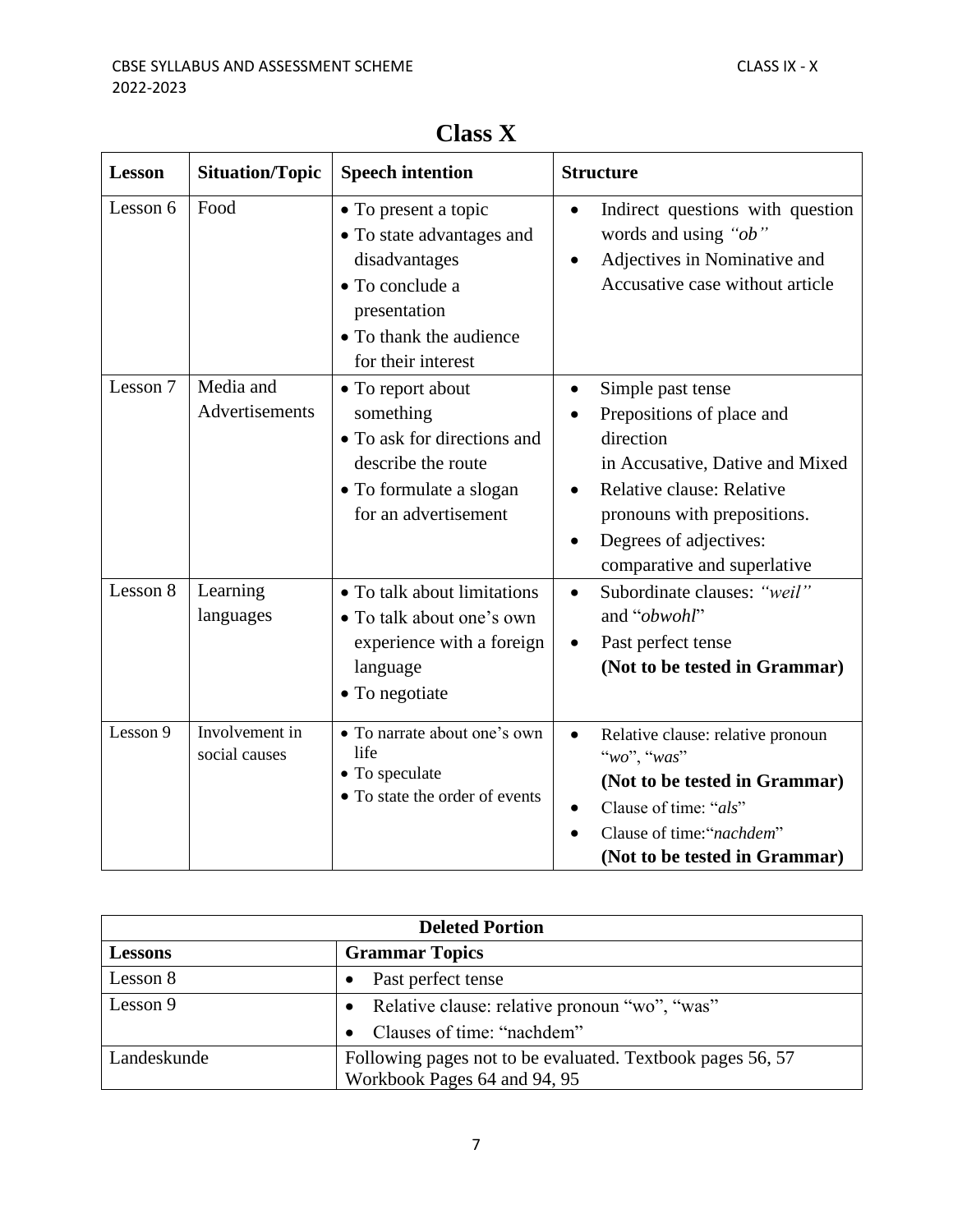## **ASSESSMENT SCHEME FOR CLASS – X**

| <b>ANNUAL EXAMINATION</b> |                                                                      | <b>MAX. MARKS 80</b> |  |
|---------------------------|----------------------------------------------------------------------|----------------------|--|
|                           | <b>Section A-Reading</b>                                             | $(20$ marks)         |  |
| 1.                        | Comprehension (unseen passage)                                       | 10 marks             |  |
| 2.                        | Comprehension (unseen passage)                                       | 10 marks             |  |
|                           | <b>Section B-Writing</b>                                             | $(10 \text{ marks})$ |  |
|                           | 1. Based on stimulus, compose an E-Mail or SMS (approx. 50 words).   | 5 marks              |  |
|                           | 2. Based on stimulus, compose a dialogue.                            | 5 marks              |  |
|                           | Section C - Applied Grammar (Any 6 Topics)                           | $(30 \text{ marks})$ |  |
| 1.                        | <b>Simple Past Tense</b>                                             | 5 marks              |  |
| 2.                        | Adjective endings with and without articles (Nominative, Accusative) | 5 marks              |  |
| 3.                        | Prepositions of place and direction                                  | 5 marks              |  |
| 4.                        | Indirect questions with question words and using "ob"                | 5 marks              |  |
| 5.                        | Adjective in comparative, superlative forms                          | 5 marks              |  |
| 6.                        | Conjunctions <i>(ob, weil, obwohl, als)</i>                          | 5 marks              |  |
| 7.                        | Relative clauses and pronouns with prepositions                      | 5 marks              |  |
|                           | <b>Section D - Textbook</b>                                          | $(20$ marks)         |  |

| 1. Completing a seen text with the vocabulary provided      | 10 marks |
|-------------------------------------------------------------|----------|
| 2. Comprehension from a seen text from textbook or workbook | 10 marks |